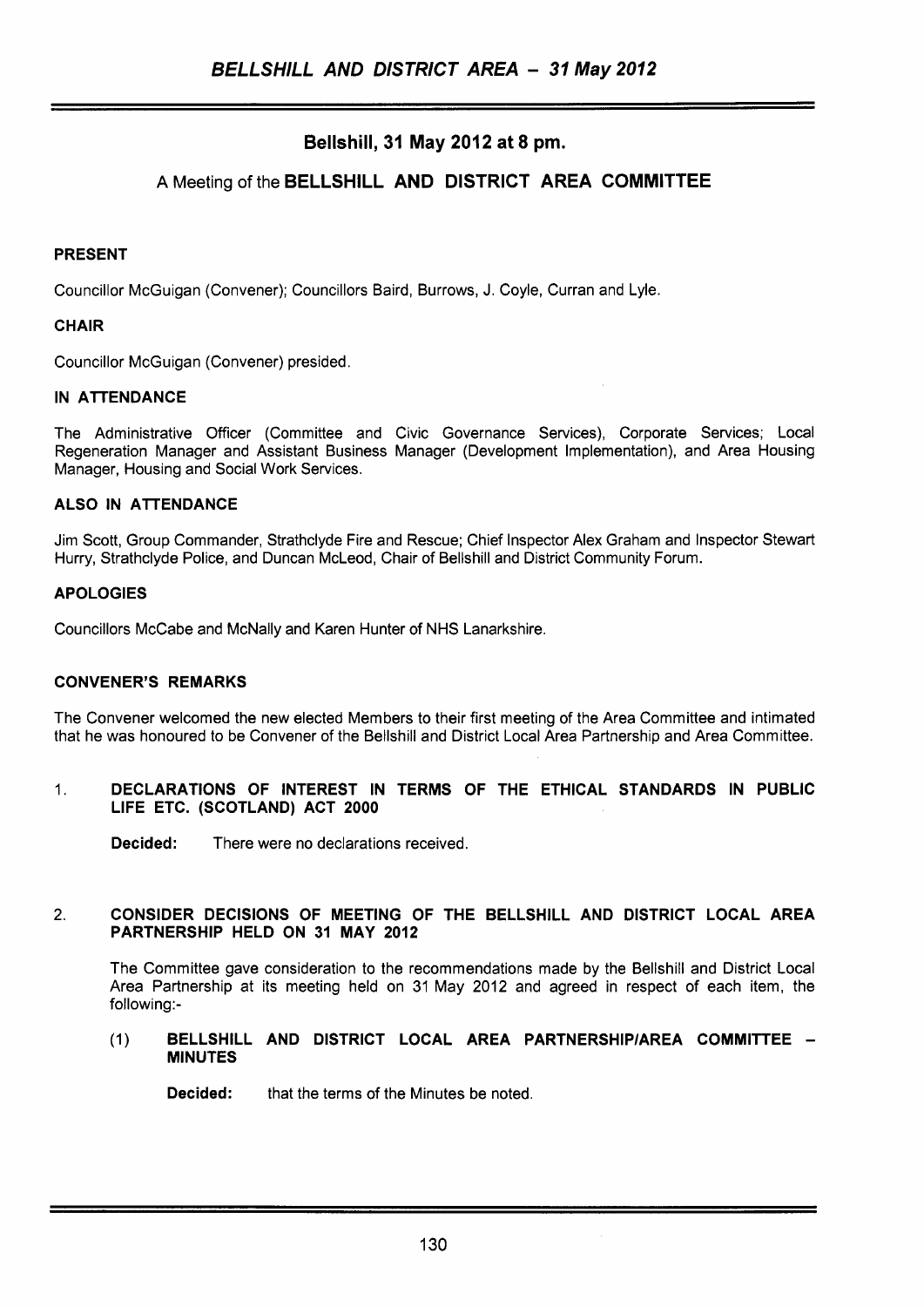(2) **BELLSHILL AND DISTRICT COMMUNITY FORUM** - **UPDATE** 

**Decided:** that the terms of the report be noted.

#### **NORTH LANARKSHIRE PARTNERSHIP BOARD** - **MINUTES**   $(3)$

**Decided:** that the terms of the Minute be noted.

#### $(4)$ **JOINT COMMUNITY SAFETY REPORT**

**Decided:** that the revised method of delivering the Joint Community Safety Report, as set out within the report be approved.

#### **LOCAL DEVELOPMENT PROGRAMME**   $(5)$

### **Decided:**

- that the progress in relation to the delivery of the projects over the two year  $(1)$ programme for 201 1/12 and 2012/13, as highlighted within Appendix 1 to the report by the Head of Regeneration and Infrastructure Services, North Lanarkshire Council, be noted;
- $(2)$ that the progress with the Estate Based Initiative proposals for 2011112 as highlighted within Appendix 1 to the report, be noted;
- $(3)$ that the changes to the Programme as highlighted within Appendix 1 to the report, be approved;
- that further progress on the current and proposed projects be reported to future  $(4)$ meetings of the Local Area Partnership, and
- $(5)$ that otherwise the terms of the report be noted.

# **(6) BELLSHILL TOWN CENTRE ACTION PLAN** - **UPDATE**

# **Decided:**

- (1) that a further report regarding the difficulties within the Town Centre area raised at the meeting and ways to remedy them, would be submitted to the next meeting of the Local Area Partnership, and
- (2) that otherwise the terms of the report be noted.

### (7) **LOCAL COMMUNITY PLANNING** - **AREA PROFILE AND AREA TEAM ACTION PLANS**

**Decided:** that it be noted that reports on the delivery of local community planning would be submitted to future meetings of the Partnership.